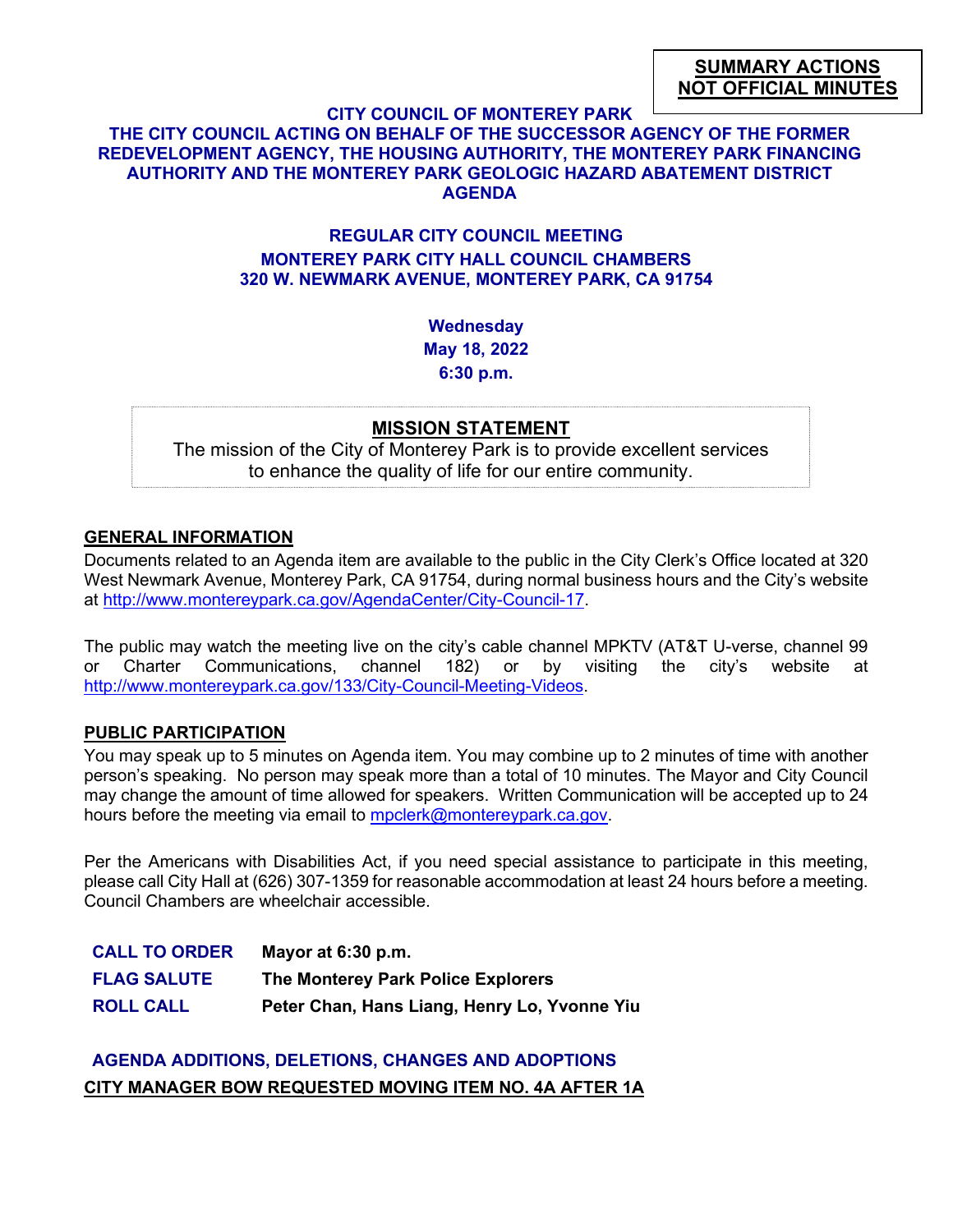#### **PUBLIC COMMUNICATIONS:**

While all comments are welcome, the Brown Act does not allow the City Council to take action on any item not on the agenda. The Council may briefly respond to comments after Public Communications is closed. Persons may, in addition to any other matter within the City Council's subject-matter jurisdiction, comment on Agenda Items at this time. If you provide public comment on a specific Agenda item at this time, however, you cannot later provide comments at the time the Agenda Item is considered.

#### **STAFF COMMUNICATIONS:**

- Human Resources & Risk Management Department Introduction of Principal Human Resources Analyst, Alicia Ramirez
- Recreation

# **[1.] PRESENTATION**

# **1-A. NEIGHBORHOOD ENGAGEMENT TEAM**

# **[2.] OLD BUSINESS – NONE.**

# **[3.] CONSENT CALENDAR ITEM NOS. 3A-3K**

| <b>MOTION BY:</b><br><b>LIANG</b> |                         |     |                |               | <b>CONSENT CALENDAR WAS HEARD AFTER ITEM NO.</b>       |
|-----------------------------------|-------------------------|-----|----------------|---------------|--------------------------------------------------------|
| <b>ISECONDED BY: YIU</b>          |                         |     |                |               | 4A                                                     |
| <b>COUNCIL MEMBERS</b>            | <b>AYE</b>              | NO. | <b>ABSTAIN</b> | <b>ABSENT</b> |                                                        |
| YIU                               | v<br>$\lambda$          |     |                |               |                                                        |
| <b>CHAN</b>                       | x                       |     |                |               | APPROVED/ADOPTED ON CONSENT CALENDAR                   |
| <b>LIANG</b>                      | v<br>$\lambda$          |     |                |               | ITEM NOS. 3B, 3C, 3D, 3E, 3F, 3H, 3I, & 3K, AND        |
| <b>VACANT</b>                     |                         |     |                |               | <b>EXCLUDING ITEM NOS. 3A, 3G, &amp; 3J WHICH WERE</b> |
| LO                                | v<br>$\mathbf{\Lambda}$ |     |                |               | <b>PULLED</b>                                          |

# **3-A. MONTHLY INVESTMENT REPORT – APRIL 2022**

It is recommended that the City Council:

- (1) Receiving and filing the monthly investment report; and
- (2) Taking such additional, related, action that may be desirable.

# **RECEIVED AND FILED**

### **3-B. MINUTES**

It is recommended that the City Council:

- (1) Approving the minutes from the regular meetings of April 6, 2022 and April 20, 2022 and<br>the energial meeting of April 20, 2022, and
- the special meeting of April 20, 2022; and
- (2) Taking such additional, related, action that may be desirable.

### **APPROVED ON CONSENT CALENDAR**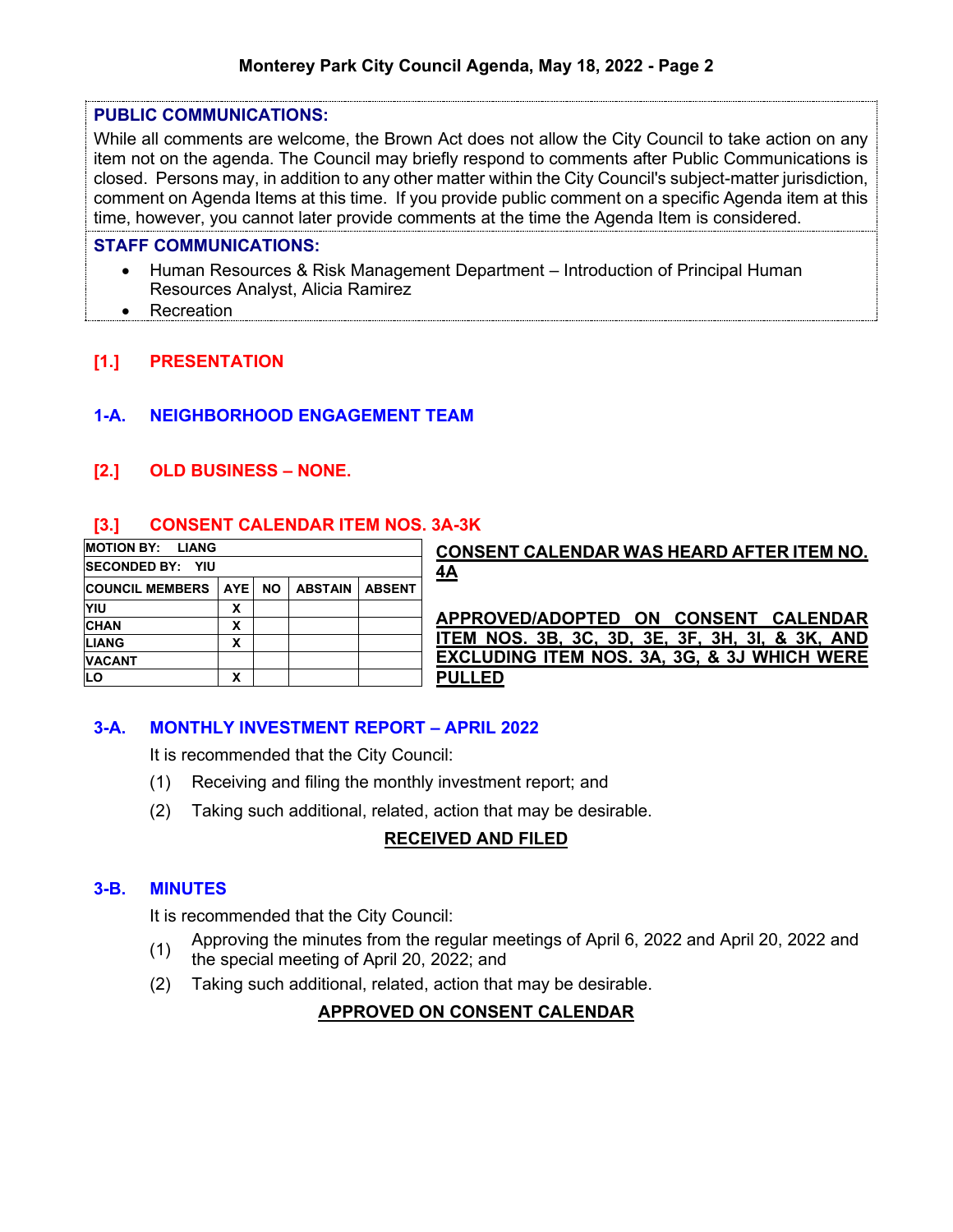### **3-C. WAIVE FURTHER READING AND ADOPT AN ORDINANCE AMENDING MONTEREY PARK MUNICIPAL CODE § 2.82.60 REGULATING THE APPOINTMENT PROCEDURES FOR BOARDS, COMMISSIONS AND COMMITTEES**

It is recommended that the City Council consider:

- (1) Waiving the second reading and adopting the proposed ordinance; and/or
- (2) Taking such additional, related, action that may be desirable.

### **APPROVED/ADOPTED ON CONSENT CALENDAR, ORDINANCE NO. 2221 ADOPTED**

#### **3-D. WAIVE FURTHER READING AND ADOPT AN UNCODIFIED ORDINANCE APPROVING A MONTEREY PARK POLICE DEPARTMENT MILITARY EQUIPMENT USE POLICY IN ACCORDANCE WITH CALIFORNIA ASSEMBLY BILL 481**

It is recommended that the City Council consider:

- (1) Waiving second reading and adopting the proposed ordinance; and
- (2) Taking such additional, related, action that may be desirable.

#### **APPROVED/ADOPTED ON CONSENT CALENDAR, ORDINANCE NO.2222 ADOPTED**

# **3-E. AUTHORIZE THE EXECUTION OF AN AGREEMENT WITH ENDEAVOR ADVANCED SOLUTIONS FOR THE FACILITIES SECURITY AND SURVEILLANCE PROJECT, PHASE II**

It is recommended that the City Council consider:

- (1) Authorizing the City Manager to execute an agreement with Endeavor Advanced Solutions of Long Beach, in a form approved by the City Attorney, to install two hundred and fortyeight (248) Verkada cameras, associated networks, and electrical services at the various designated sites for \$770,000.00;
- (2) Authorizing staff to utilize the remaining \$56,350.14 of the appropriated budget, as a contingency for expenses related to the Facilities Security and Surveillance Project ; and
- (3) Taking such additional, related, action that may be desirable.

### **APPROVED ON CONSENT CALENDAR**

### **3-F. ADOPT A RESOLUTION CONFIRMING AND EXTENDING A LOCAL EMERGENCY FOR THE GOODVIEWS ABATEMENT PROJECT ("GAP")**

It is recommended that the City Council consider:

- (1) Adopting a Resolution confirming and extending a local emergency for the GAP; and
- (2) Taking such additional, related, action that may be desirable.

### **APPROVED ON CONSENT CALENDAR, RESOLUTION NO. 2022-R34 ADOPTED**

#### **3-G. ADOPT A RESOLUTION APPROVING THE DESIGN AND PLANS AND AUTHORIZING THE MONTEBELLO UNIFIED SCHOOL DISTRICT TO CONSTRUCT IMPROVEMENTS AT THE GEORGE ELDER COMMUNITY CENTER**

It is recommended that the City Council consider:

- $(1)$  Adopting a Resolution to provide an approval of the design and plans pursuant to government code §830.6, and authorizing the Montebello Unified School District to construct improvements at the George Elder Community Center; and
- (2) Taking such additional, related, action that may be desirable.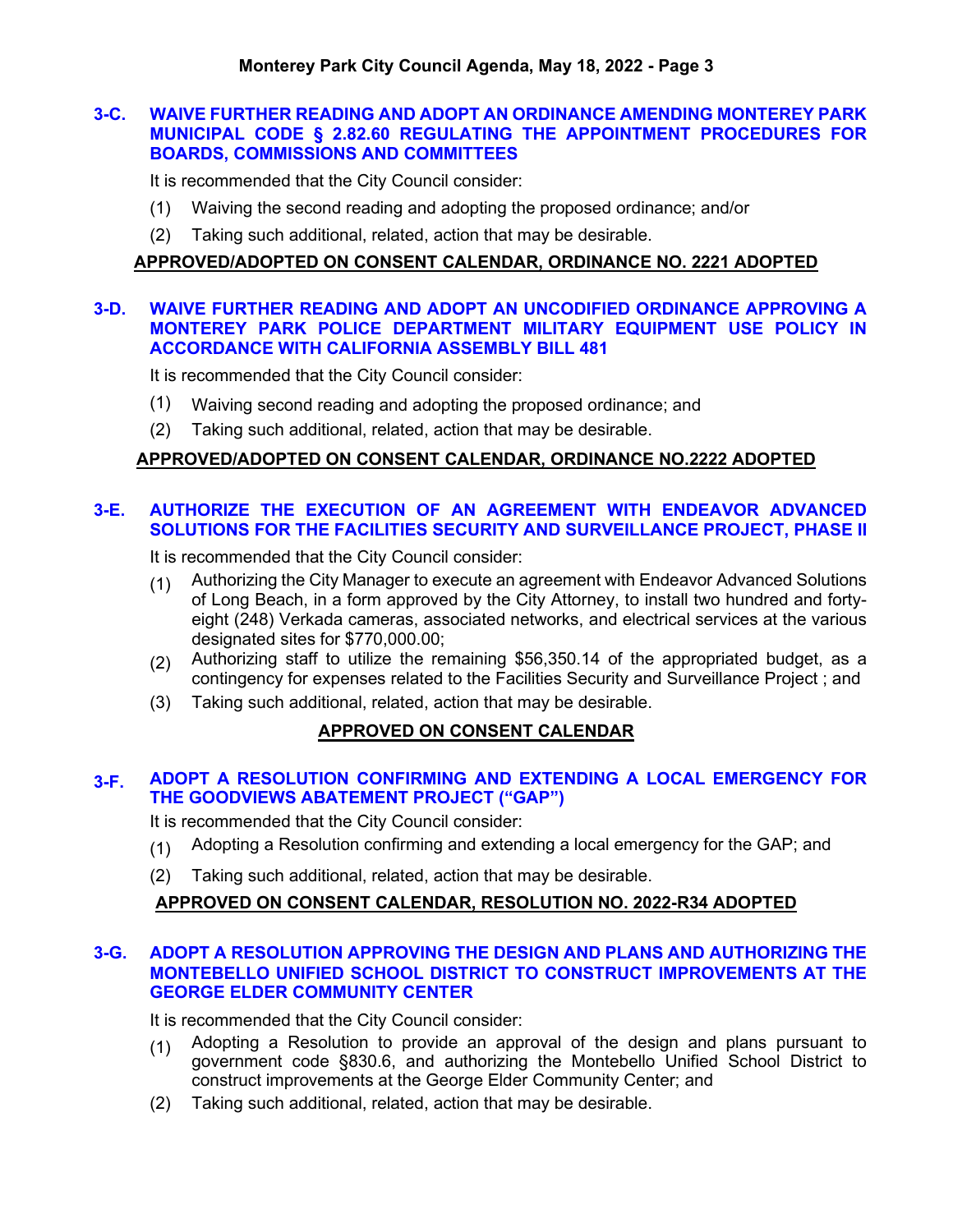# **Monterey Park City Council Agenda, May 18, 2022 - Page 4**

ITEM NO. 3G

CEQA (California Environmental Quality Act):

The proposed project is categorically exempt from the requirements of the California Environmental Quality Act (CEQA) pursuant to 14 California Code of Regulations § 15301 as a Class 1 categorical exemption (Existing Facilities).

| <b>MOTION BY: CHAN</b>     |            |           |                |               |
|----------------------------|------------|-----------|----------------|---------------|
| <b>ISECONDED BY: LIANG</b> |            |           |                |               |
| <b>COUNCIL MEMBERS</b>     | <b>AYE</b> | <b>NO</b> | <b>ABSTAIN</b> | <b>ABSENT</b> |
| YIU                        | х          |           |                |               |
| <b>CHAN</b>                | X          |           |                |               |
| <b>LIANG</b>               | X          |           |                |               |
| <b>VACANT</b>              |            |           |                |               |
| LО                         | х          |           |                |               |

# **APPROVED RECOMMENDATION RESOLUTION NO. 2022-R35 ADOPTED**

## **3-H. TREE MEMORIAL PROGRAM RECOMMENDATION FOR 2022**

It is recommended that the City Council consider:

- (1) Approving to honor Sharon Woo with a memorial tree; and
- (2) Taking such additional, related, action that may be desirable.

### **APPROVED ON CONSENT CALENDAR**

### **3-I. PROFESSIONAL SERVICES AGREEMENT WITH JOHN L. HUNTER & ASSOCIATES FOR STORM WATER PROGRAM MANAGEMENT AND USED OIL RECYCLING GRANT**

It is recommended that the City Council consider:

- (1) Authorizing the City Manager to execute an agreement with John L. Hunter & Associates, in a form approved by the City Attorney, for professional services for the implementation of the City's Storm Water Program and Used Oil Recycling Grant; and
- (2) Taking such additional, related, action that may be desirable.

### **APPROVED ON CONSENT CALENDAR**

### **3-J. THIRD AMENDMENT TO AGREEMENT NO. 1636-A WITH FIRST TRANSIT, INC FOR FIXED-ROUTE TRANSIT SERVICE**

It is recommended that the City Council consider:

- (1) Authorizing the City Manager to execute the Third Amendment to Agreement No. 1636-A with First Transit, Inc, in a form approved by the City Attorney, for fixed-route transit service in an amount not to exceed \$1,075,000; and
- (2) Taking such additional, related, action that may be desirable.

| <b>MOTION BY: CHAN</b>  |       |           |                |               |  |
|-------------------------|-------|-----------|----------------|---------------|--|
| <b>SECONDED BY: YIU</b> |       |           |                |               |  |
| <b>COUNCIL MEMBERS</b>  | AYE I | <b>NO</b> | <b>ABSTAIN</b> | <b>ABSENT</b> |  |
| YIU                     | X     |           |                |               |  |
| <b>CHAN</b>             | x     |           |                |               |  |
| <b>LIANG</b>            |       |           |                |               |  |
| <b>VACANT</b>           |       |           |                |               |  |
| LO                      |       |           |                |               |  |

### **APPROVED RECOMMENDATION**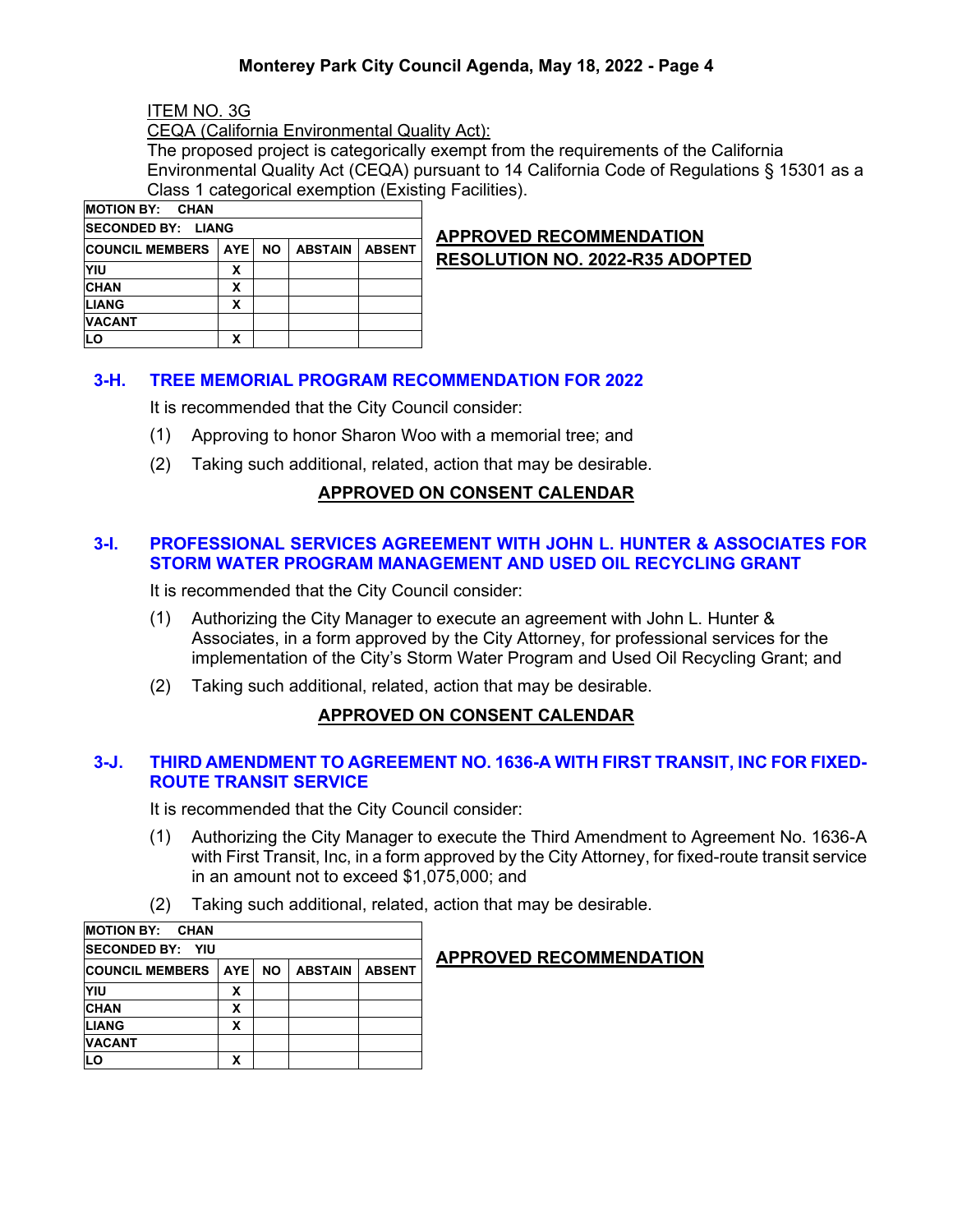### **3-K. ACTIVE TRANSPORTATION PROGRAM (ATP) CYCLE 4 GRANT**

It is recommended that the City Council consider:

- (1) Accepting grant funding in the amount of \$1,367,000 from the California Department of Transportation Active Transportation Program (ATP) Cycle 4 for the Monterey Park School and Crosswalk Safety Enhancement Project;
- (2) Authorizing the City's Management Services Department to allocate \$155,000 in grant funding to the FY21-22 budget; and
- (3) Taking such additional, related, action that may be desirable.

#### **APPROVED ON CONSENT CALENDAR**

#### **[4.] PUBLIC HEARING**

#### **4-A. PUBLIC HEARING AND APPROVAL OF THE SUBSTANTIAL AMENDMENT TO THE 2021- 2022 HUD ANNUAL ACTION PLAN TO RECEIVE AND ADMINISTER THE HOME INVESTMENT PARTNERSHIPS PROGRAM (HOME)-AMERICAN RESCUE PLAN PROGRAM**

It is recommended that the Board of Directors consider:

- (1) Opening the public hearing to receive testimonial and documentary evidence;
- (2) Closing the public hearing and approving the Substantial Amendment to the 2021-2022 One-year Action Plan (Action Plan) to include the HOME-ARP Program ("HOME-ARP");
- (3) Directing staff to prepare and transmit the final documents to the U.S. Department of Housing and Urban Development ("HUD");
- (4) Authorizing the City Manager, or his designee, to take all actions necessary or desirable to implement the HOME-ARP Programs, and Subrecipient Agreements; and
- (5) Taking such additional, related, action that may be desirable.

#### **THIS ITEM WAS HEARD AFTER ITEM NO. 1A**

| <b>MOTION BY: CHAN</b>   |       |           |                |               |
|--------------------------|-------|-----------|----------------|---------------|
| <b>ISECONDED BY: YIU</b> |       |           |                |               |
| <b>COUNCIL MEMBERS</b>   | AYE I | <b>NO</b> | <b>ABSTAIN</b> | <b>ABSENT</b> |
| YIU                      | x     |           |                |               |
| <b>CHAN</b>              | x     |           |                |               |
| <b>LIANG</b>             | x     |           |                |               |
| <b>VACANT</b>            |       |           |                |               |
| LО                       | χ     |           |                |               |

**PUBLIC HEARING HELD APPROVED RECOMMENDATIONS**